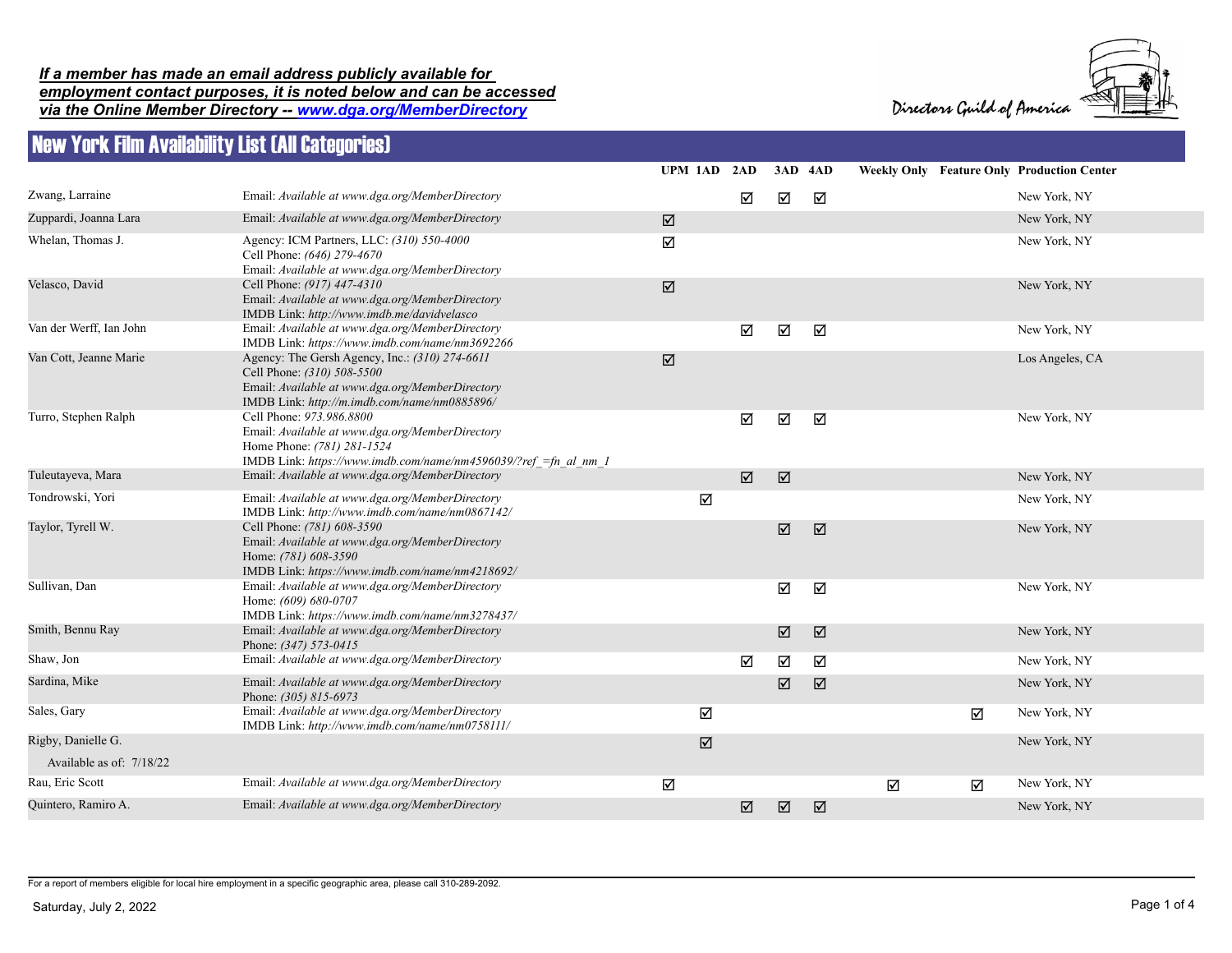| Quarantiello Schnitzler, Cheryl | Cell Phone: (201) 841-7476<br>Email: Available at www.dga.org/MemberDirectory<br>Home: (201) 841-7476<br>Home: (732) 223-9731                                                                                                                   | ☑                     |             |                       |                       |   |   |   | New York, NY    |
|---------------------------------|-------------------------------------------------------------------------------------------------------------------------------------------------------------------------------------------------------------------------------------------------|-----------------------|-------------|-----------------------|-----------------------|---|---|---|-----------------|
| Prince, Philip                  | Cell Phone: 732.456.9760<br>Email: Available at www.dga.org/MemberDirectory<br>Home: (732) 456-9760<br>IMDB Link: https://www.imdb.com/name/nm4702034/?ref =nv sr 1                                                                             |                       |             | $\boxed{\mathcal{J}}$ |                       |   |   |   | New York, NY    |
| Phipps, Jacki                   | Cell Phone: (917) 749-0412<br>Email: Available at www.dga.org/MemberDirectory<br>Employment: (212) 358-1828<br>Employment: (917) 749-0412<br>IMDB Link: https://www.imdb.com/name/nm0681026/                                                    |                       |             | ☑                     | ☑                     | ☑ |   |   | New York, NY    |
| Pelleck, Robin                  | Email: Available at www.dga.org/MemberDirectory<br>IMDB Link: https://www.imdb.com/name/nm2359579/?ref =fn al nm 1<br>Website: https://robinpelleck.com                                                                                         | $\boxed{\mathbf{v}}$  |             |                       |                       |   | ☑ | ☑ | Los Angeles, CA |
| O'Connell, John M.              | Email: Available at www.dga.org/MemberDirectory<br>Home: (201) 410-0118<br>Home: (201) 567-6279                                                                                                                                                 |                       |             | ☑                     | ☑                     | ☑ |   |   | New York, NY    |
| O'Brien, Caroline               | Home: (786) 252-1855<br>IMDB Link: http://www.imdb.com/name/nm1396620/                                                                                                                                                                          |                       | $\boxtimes$ |                       |                       |   |   |   | New York, NY    |
| Moore, Kevin                    | Cell Phone: (917) 647-0870<br>Email: Available at www.dga.org/MemberDirectory<br>Home: (212) 982-6974<br>Home: (917) 647-0870<br>IMDB Link: http://www.imdb.com/name/nm0601474/<br>Website: https://www.linkedin.com/in/kevin-moore-dga-1st-ad/ |                       | ☑           |                       |                       |   | ☑ |   | New York, NY    |
| Monaghan, Megan Ann             | Cell Phone: (203) 505-8964<br>Email: Available at www.dga.org/MemberDirectory                                                                                                                                                                   |                       |             |                       | $\boxed{\triangle}$   |   |   |   | New York, NY    |
| Miller, Jamie Karin             | Cell Phone: (917) 494-4180<br>Home: (201) 652-1782<br>Home: (917) 494-4180                                                                                                                                                                      |                       |             | ☑                     | ☑                     | ☑ |   |   | New York, NY    |
| Mendoza, Roger A.               | Cell Phone: (646) 234-6200<br>Email: Available at www.dga.org/MemberDirectory                                                                                                                                                                   |                       |             | ☑                     | $\boxed{\mathcal{N}}$ | ☑ | ☑ | ☑ | New York, NY    |
| Melick, John T.                 | Email: Available at www.dga.org/MemberDirectory<br>Home: (818) 634-2147<br>Home: (818) 894-9517<br>IMDB Link: http://www.imdb.com/name/nm0577725/?ref =nv sr 1                                                                                  |                       |             | ☑                     |                       |   |   |   | Los Angeles, CA |
| McNamara, Kevin M.              | Email: Available at www.dga.org/MemberDirectory<br>Home: (603) 732-0765<br>Home: (603) 854-1869<br>Personal Business: (603) 854-1869                                                                                                            | $\boxed{\mathcal{J}}$ | ☑           | $\boxed{\mathbf{v}}$  | ☑                     |   |   |   | New York, NY    |
| McGowan, Erika M.               | Cell Phone: (978) 807-2007<br>Email: Available at www.dga.org/MemberDirectory                                                                                                                                                                   |                       |             | ☑                     | ☑                     | ☑ |   |   | New York, NY    |
| Mangan, Patrick                 | Cell Phone: (646) 732-7168<br>Email: Available at www.dga.org/MemberDirectory<br>Home: (646) 732-7168<br>IMDB Link: http://www.imdb.com/name/nm0542117/                                                                                         | ☑                     | ☑           |                       |                       |   | ☑ |   | New York, NY    |
| Maggio, Vince P.                | Email: Available at www.dga.org/MemberDirectory<br>Home: (212) 234-4007<br>Home: (917) 509-6266<br>IMDB Link: https://pro.imdb.com/name/nm0535998?ref =hm prof name                                                                             |                       | ☑           |                       |                       |   |   |   | New York, NY    |
| Loraquette, Skylar              | Cell Phone: (917) 406-9851<br>Email: Available at www.dga.org/MemberDirectory<br>Phone: (917) 406-9851                                                                                                                                          |                       |             | ☑                     | ☑                     | ☑ |   |   | New York, NY    |

**UPM 1AD 2AD 3AD 4AD Weekly Only Feature Only Production Center**

For a report of members eligible for local hire employment in a specific geographic area, please call 310-289-2092.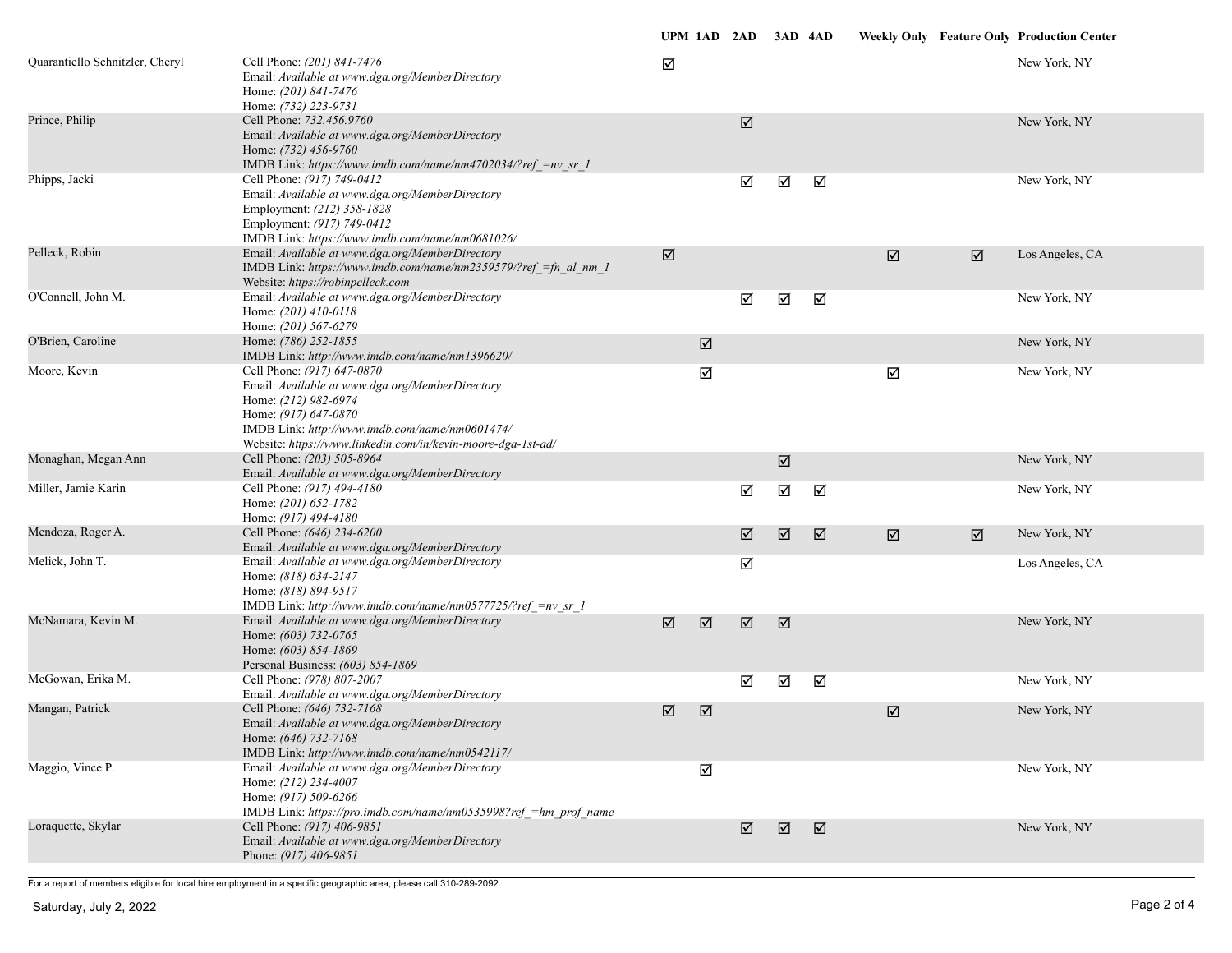|                            |                                                                                                                                                                                                                     | UPM 1AD 2AD 3AD 4AD  |   |                       |   |                       |   | <b>Weekly Only Feature Only Production Center</b> |
|----------------------------|---------------------------------------------------------------------------------------------------------------------------------------------------------------------------------------------------------------------|----------------------|---|-----------------------|---|-----------------------|---|---------------------------------------------------|
| Lombard, Rosemary          | Email: Available at www.dga.org/MemberDirectory<br>Home: (917) 748-4649                                                                                                                                             | ☑                    |   |                       |   |                       |   | New York, NY                                      |
| Lee, James D.              | Cell Phone: (917) 509-9217<br>Email: Available at www.dga.org/MemberDirectory<br>IMDB Link: http://www.imdb.com/name/nm0497465/                                                                                     | ☑                    |   |                       |   |                       |   | New York, NY                                      |
| Available as of: $7/18/22$ |                                                                                                                                                                                                                     |                      |   |                       |   |                       |   |                                                   |
| Lechette, Meghan Blair     | Cell Phone: (973) 985-3345<br>Email: Available at www.dga.org/MemberDirectory<br>Home: (973) 985-3345                                                                                                               |                      | ☑ | ☑                     | ☑ |                       |   | New York, NY                                      |
| Leber, Susan               | Email: Available at www.dga.org/MemberDirectory<br>IMDB Link: http://www.imdb.com/name/nm0495615/                                                                                                                   | $\boxed{\mathbb{Z}}$ |   |                       |   |                       |   | New York, NY                                      |
| Lazar, Jeffrey             | Email: Available at www.dga.org/MemberDirectory<br>Home: (212) 533-0010<br>Home: (917) 771-4596                                                                                                                     | ☑                    |   |                       |   |                       |   | New York, NY                                      |
| Lasser, Liza               | Cell Phone: (415) 412-9774<br>Email: Available at www.dga.org/MemberDirectory<br>Home: (415) 412-9774<br>IMDB Link: http://www.imdb.com/name/nm7831393/<br>Website: http://www.linkedin.com/in/lizalasser           |                      | ☑ |                       |   |                       |   | New York, NY                                      |
| Lanning, Jane O'Hehir      | Cell Phone: (404) 213-1563<br>Email: Available at www.dga.org/MemberDirectory<br>Home: (404) 213-1563                                                                                                               |                      | ☑ | ☑                     |   |                       |   | New York, NY                                      |
| Kenitzer, Adam             | Cell Phone: (404) 694-3355<br>Email: Available at www.dga.org/MemberDirectory<br>IMDB Link: http://www.imdb.com/name/nm3527115/?ref =nv sr 1                                                                        | ☑                    | ☑ |                       |   |                       |   | New York, NY                                      |
| Kearney, Kathleen E.       | Email: Available at www.dga.org/MemberDirectory<br>Home: (646) 342-8696                                                                                                                                             | ☑                    |   |                       |   |                       |   | New York, NY                                      |
| Jacobellis, Claudio        | Email: Available at www.dga.org/MemberDirectory<br>Home: (914) 426-1321<br>Personal Business: (818) 275-1234<br>Personal Business: (914) 426-1321                                                                   |                      |   | $\boxed{\mathcal{J}}$ | ☑ |                       |   | New York, NY                                      |
| Holmes, Rayniece           | Email: Available at www.dga.org/MemberDirectory<br>Home: (914) 826-5836<br>IMDB Link: https://www.imdb.com/name/nm1454697/?ref =nv sr 1                                                                             |                      | ☑ | ☑                     | ☑ |                       |   | Los Angeles, CA                                   |
| Hank, Daniel               | Agency: Agency for the Performing Arts, Inc.: (310) 888-4200<br>Cell Phone: (917) 685-7575<br>Email: Available at www.dga.org/MemberDirectory<br>IMDB Link: https://pro.imdb.com/name/nm0359923?ref =tt nv usr prof | ☑                    |   |                       |   |                       |   | New York, NY                                      |
| Glanzrock, Stephen Andrew  | Cell Phone: (917) 273 - 2337<br>Email: Available at www.dga.org/MemberDirectory<br>Home: (917) 273-2337                                                                                                             | ☑                    |   |                       |   |                       |   | New York, NY                                      |
| Foster, Scott              | Cell Phone: 443.838.4046<br>Email: Available at www.dga.org/MemberDirectory<br>Home: (443) 838-4046<br>IMDB Link: https://www.imdb.com/name/nm1146689/<br>Website: https://www.flowcode.com/page/adfoster           |                      | ☑ | ☑                     |   |                       |   | New York, NY                                      |
| Fitzmartin, Ryan C.        | Email: Available at www.dga.org/MemberDirectory                                                                                                                                                                     |                      |   | ☑                     | ☑ |                       |   | New York, NY                                      |
| Fishburne, Lem G           | Email: Available at www.dga.org/MemberDirectory                                                                                                                                                                     |                      | ☑ | ☑                     | ☑ | $\boxed{\mathcal{A}}$ | ☑ | New York, NY                                      |
| Evranian, Nicole           | Email: Available at www.dga.org/MemberDirectory<br>Home: (614) 499-0008                                                                                                                                             |                      |   | ☑                     | ☑ |                       |   | New York, NY                                      |